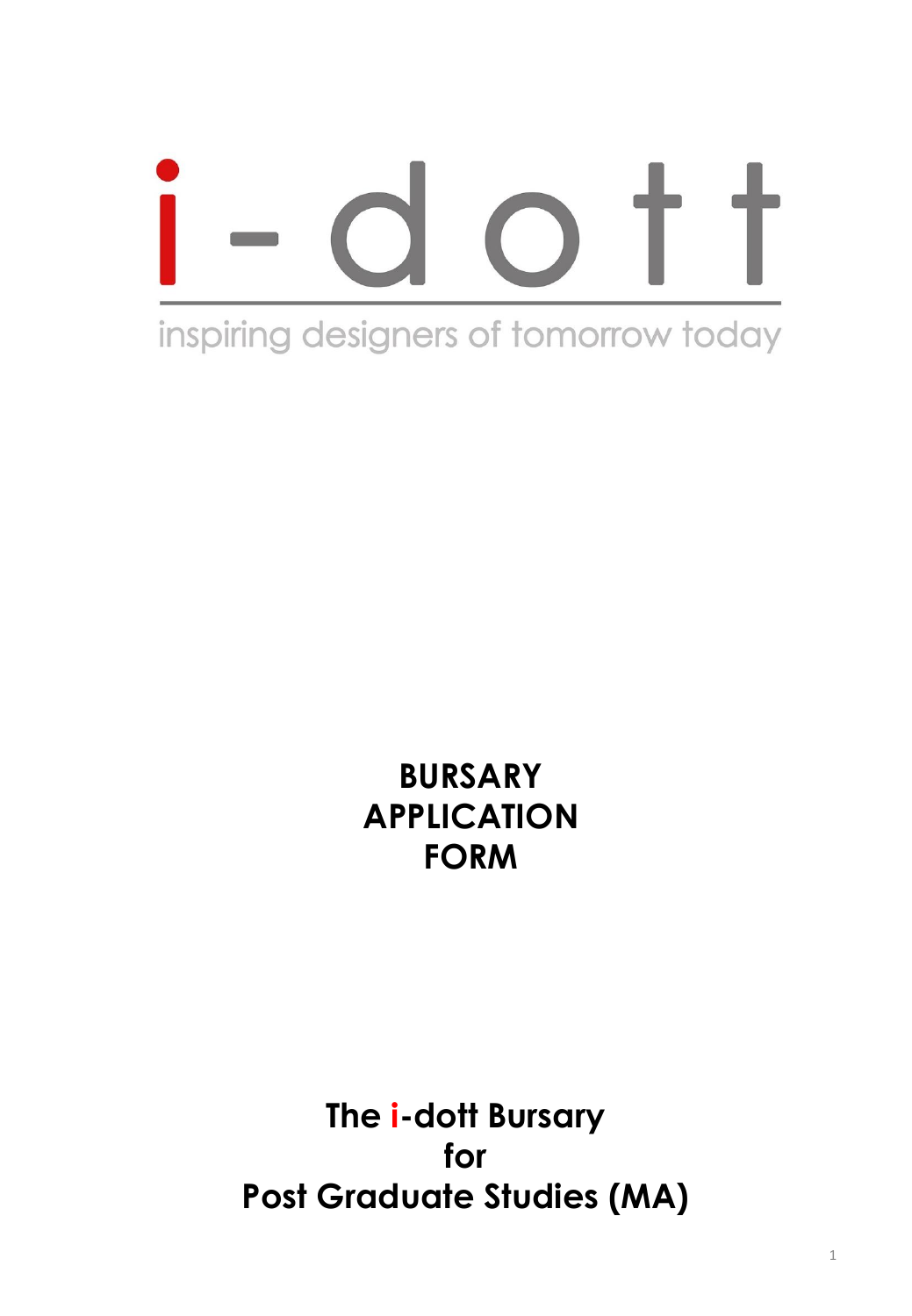#### • **Section 1 - About You**

| Name                                                                                                                                                  |  |  |  |  |
|-------------------------------------------------------------------------------------------------------------------------------------------------------|--|--|--|--|
| <b>Address</b>                                                                                                                                        |  |  |  |  |
| e-mail address                                                                                                                                        |  |  |  |  |
| <b>Telephone Numbers</b>                                                                                                                              |  |  |  |  |
| I am happy that i-dott CIO use my information of contact to inform me regarding the<br>Charity any future events if applicable (please tick to agree) |  |  |  |  |

# • **Section 2 - What difference would the money make & how would you**

**use it?** In no more than 500 words please tell us why you should be awarded this bursary

| I have previously entered the i-dott Surface Pattern Design Competition |  |       |  |  | No |
|-------------------------------------------------------------------------|--|-------|--|--|----|
| Signed:                                                                 |  | Date: |  |  |    |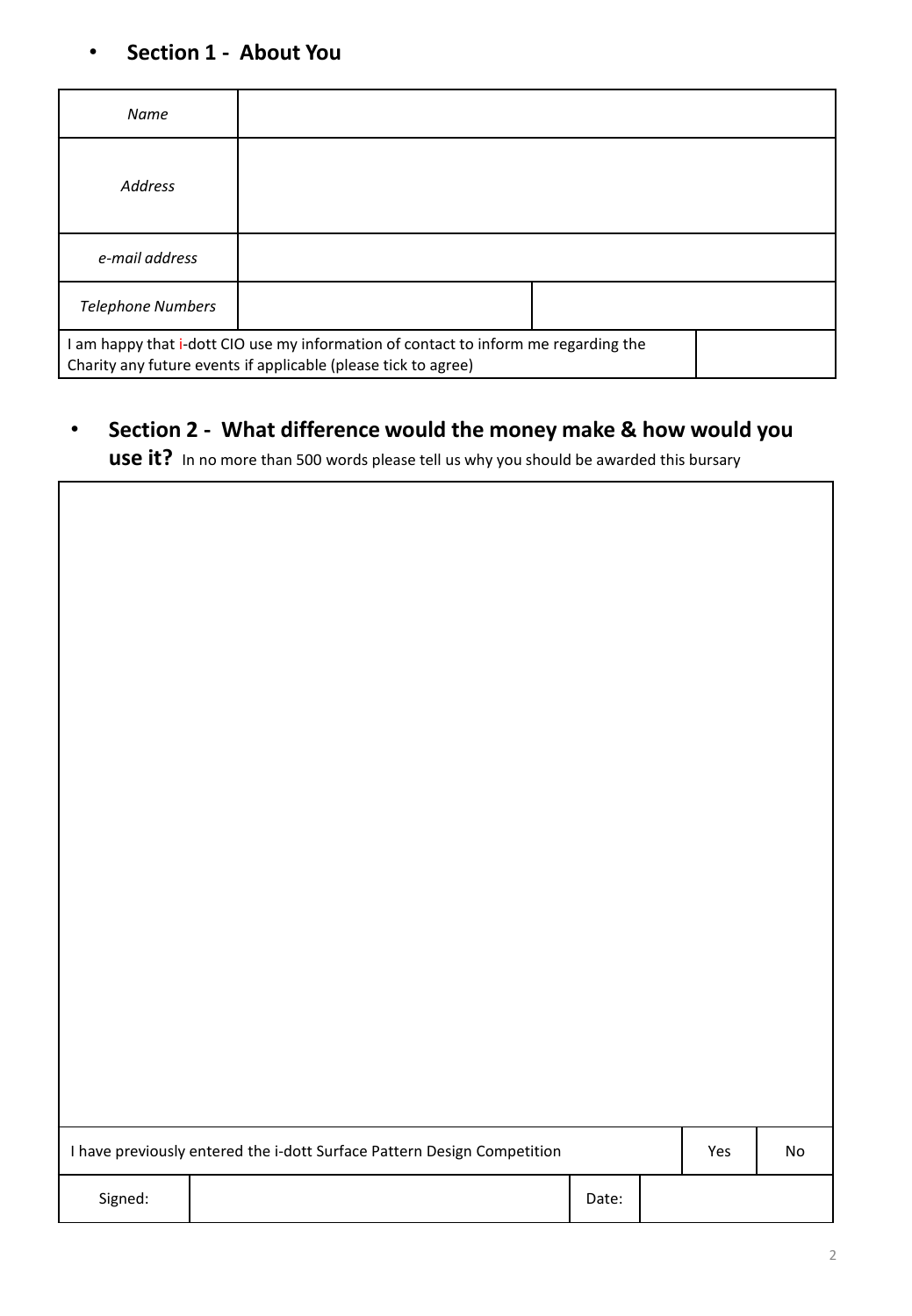# • **Section 3 - Your University**

 $\overline{a}$ 

| University    |  |
|---------------|--|
| Address       |  |
| Name of Tutor |  |

1

#### • **Section 4 - Recommendation (To be completed by the Course Tutor)**

In no more than 200 words please tell us why we should consider this student for the award

| Number of students on the course                                                                                                           |  |       |  |  |
|--------------------------------------------------------------------------------------------------------------------------------------------|--|-------|--|--|
| This student's position in the cohort                                                                                                      |  |       |  |  |
| Signature:                                                                                                                                 |  | Date: |  |  |
| <b>Contact Details</b>                                                                                                                     |  |       |  |  |
| I am happy that i-dott CIO use this information of contact with information regarding the Charity<br>and any events (please tick to agree) |  |       |  |  |
| Please apply the University Stamp                                                                                                          |  |       |  |  |
|                                                                                                                                            |  |       |  |  |
|                                                                                                                                            |  |       |  |  |
|                                                                                                                                            |  |       |  |  |
|                                                                                                                                            |  |       |  |  |